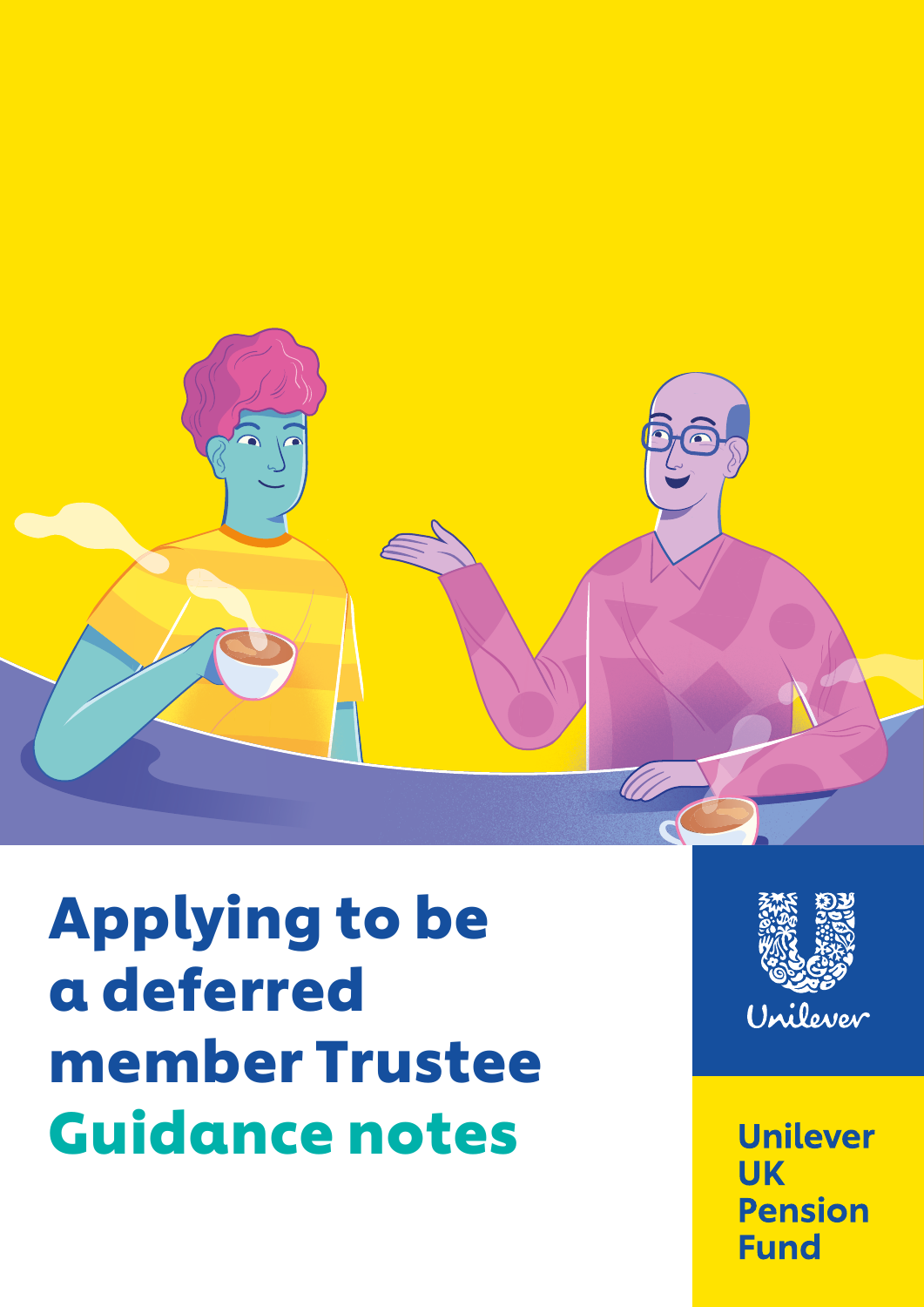### Introduction

In this document you'll find all you need to know about being a candidate for a place on the Trustee Board from 1 May 2022. Please also read the role description.

If you have any questions about the role or the selection process, please email pensions.uk@unilever.com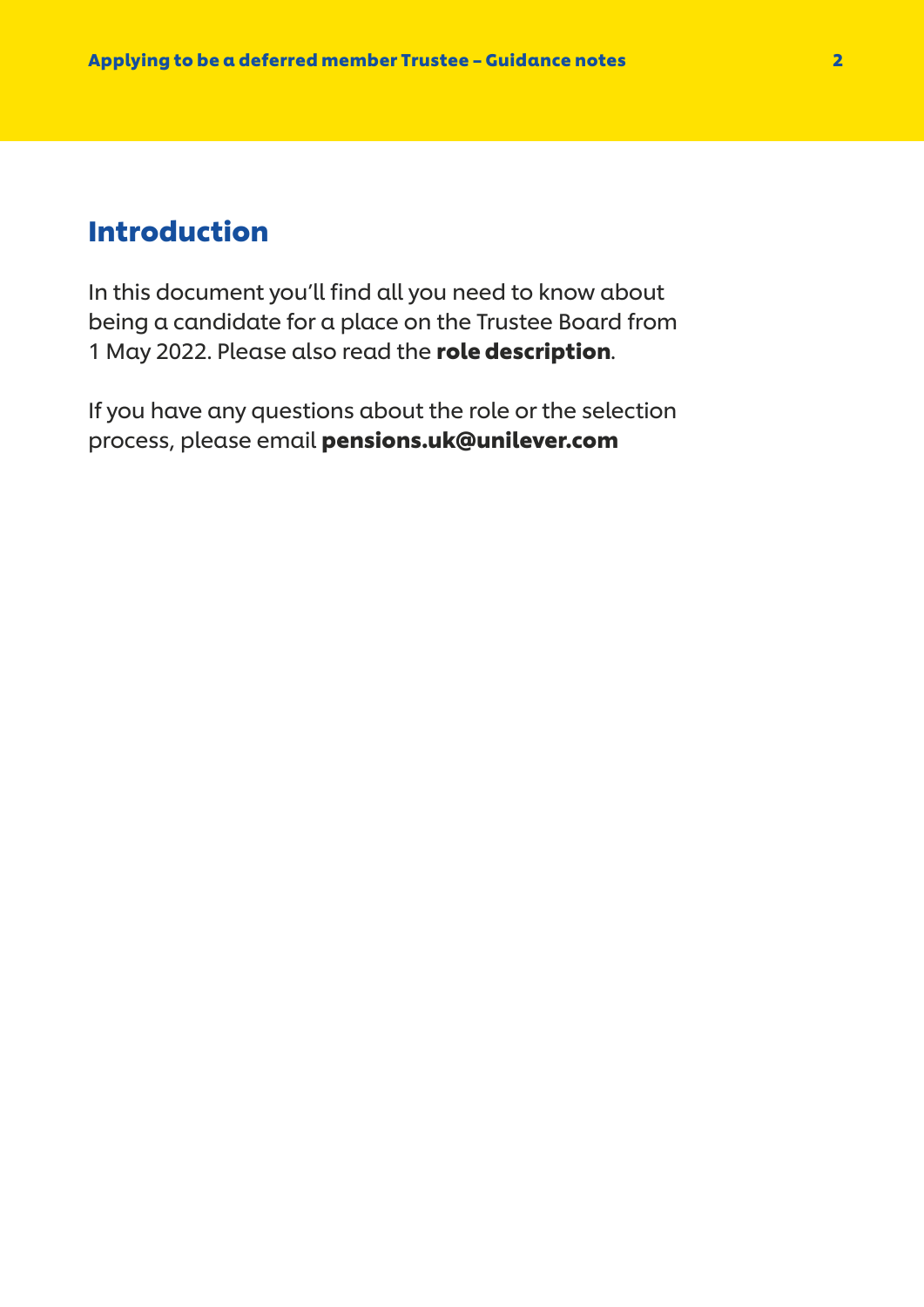### **Contents**

### What's involved in being a Trustee

| <b>About the Board</b>    | 4 |
|---------------------------|---|
| Trustee responsibilities  | 6 |
| Trustee principles        |   |
| Trustee competencies      | 8 |
| What you'll need to learn | 9 |

### How to apply to be a Trustee

| Qualifying to apply                       | 10 |
|-------------------------------------------|----|
| <b>Disqualifications</b>                  | 12 |
| How the process works and important dates | 13 |

### Jargon buster

Much of the wording in this document has a specific meaning in this context – so we need to give definitions of exactly what some of the terms mean:

- References to 'deferred member' in this leaflet mean a member who is no longer building up benefits and has not started taking their benefits yet.
- References to 'Trustee' or 'Trustees' in this document, mean a Director or Directors of Unilever UK Pension Fund Trustees Limited, the Trustee Company of the Unilever UK Pension Fund.
- References to 'deferred member Trustee' in this document mean a Deferred Member Director on the Board of Unilever UK Pension Fund Trustees Limited
- References in this document to the 'Fund' are to the Unilever UK Pension Fund and references to the Company are to Unilever plc.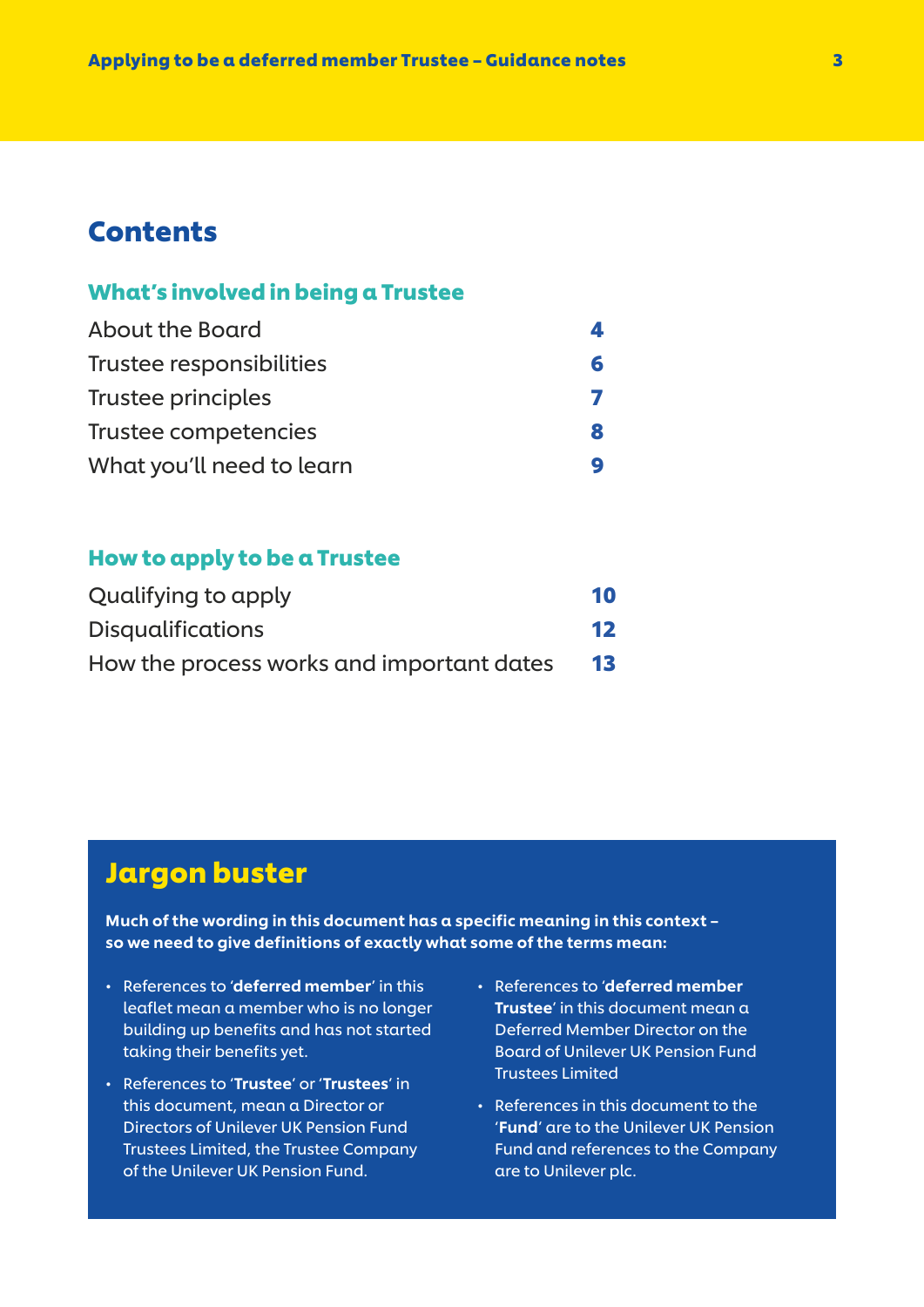# About the Board

Pension scheme trustees oversee the running of pension schemes. With the help of their administrators and advisers, they ensure that contributions are collected, assets are securely invested and the correct benefits paid in an efficient and timely fashion.

The trustee of the Unilever UK Pension Fund (the 'Fund') is Unilever UK Pension Fund Trustees Limited (the 'Trustee Company'). The Board of Directors of the Trustee Company is responsible for the Trustee Company properly discharging its duties as trustee of the Fund. There are 11 Directors: 1 independent chair, 5 Directors appointed by Unilever and 5 Directors nominated by members.

### Each Director of the Trustee Company has certain duties imposed on that Director, including:

- Acting within the powers conferred by the Trustee Company's constitution; and
- Exercising independent judgement and reasonable skill, care and diligence.

### **Committees**

Four committees have been established by the Trustee Company to deal with the 'practical aspects' of the Fund's operation. They are:

- Appeals & Discretions Committee
- Audit & Risk Committee
- Defined Contribution Committee
- Investment & Funding Committee

The committees' delegated powers and duties are set out in their terms of reference. Each Trustee will be expected to be a member of at least one committee. Other Trustees may attend other committee meetings in accordance with the protocols agreed by the Trustee Board from time to time.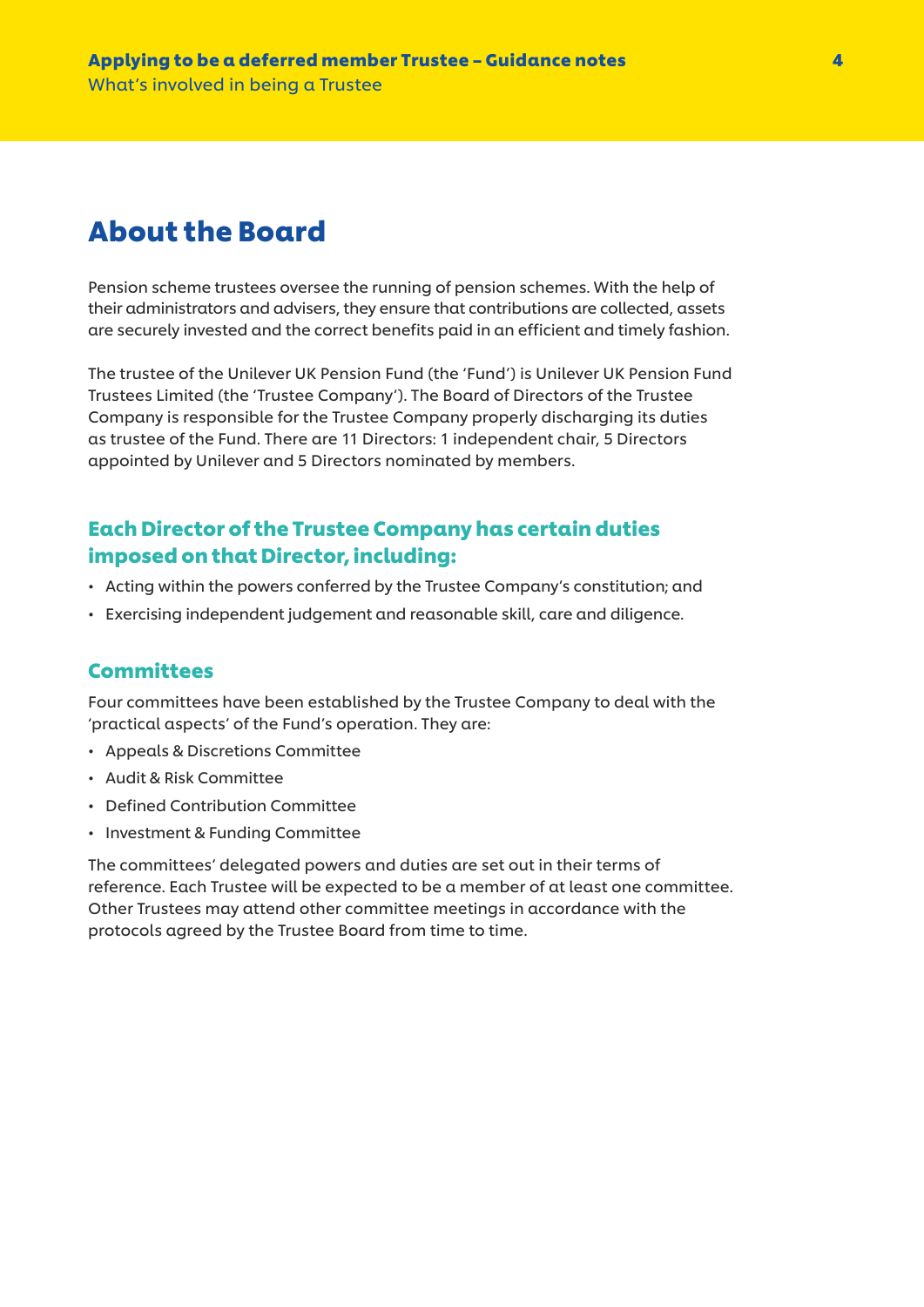### Meetings

Trustees should:

- Wherever possible make arrangements to attend all Board and committee meetings where they are appointed (and should send their apologies if they are unable to attend). Trustee meetings will either be held in person in London or remotely on Microsoft Teams. Typically in a year there are 4 Board meetings and 4 meetings for each committee.
- Arrange to have sufficient time to read the documentation for the meetings beforehand.
- Fully participate in discussion and debate on issues both amongst themselves and with advisers.
- Consider minutes of meetings and raise any points which they consider should be amended or added.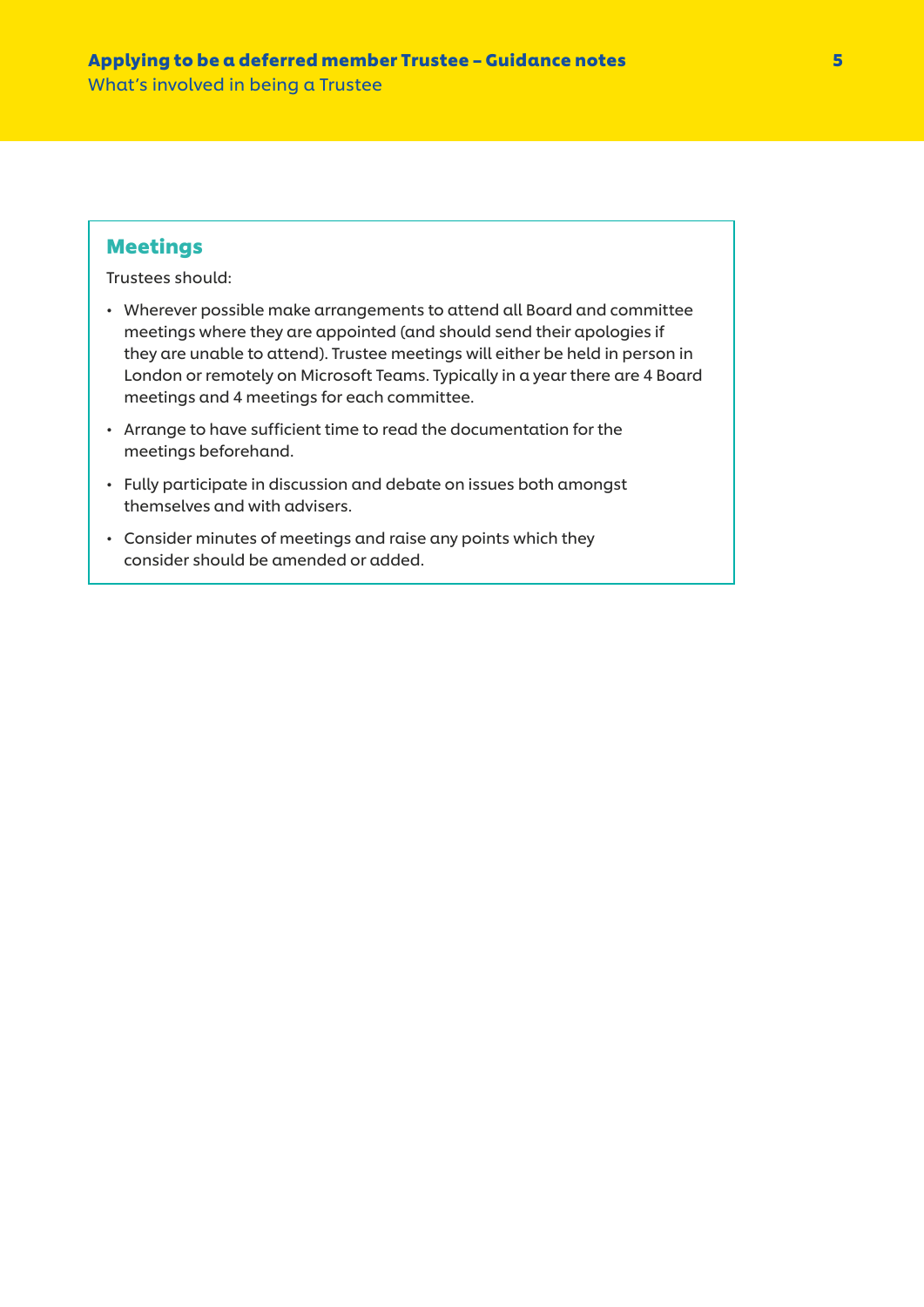### Trustee responsibilities

The fundamental role of the Trustees is to 'pay the right benefit, to the right person at the right time'. There are a number of different objectives that need to be met to enable this to happen.

### These key objectives are to:

- Act in the interests of the various beneficiaries, whilst giving full and proper consideration to the interest of different classes of beneficiary (including, in particular circumstances, the employers).
- Invest and protect the assets of the Fund to make sure they are sufficient to pay the benefits when they are due.
- Ensure that contributions will be enough to meet the Fund requirements and are collected as they fall due.
- Make sure that the members receive the right benefits.
- Make sure that the Fund is run in line with the rules and complies with relevant laws.
- Encourage appropriate provision of information on pensions so that members can properly exercise their choices under the Fund.

We understand that the role can be demanding, so we offer an honorarium to our trustees for their commitment to the Fund.

### Conflicts of interest

Trustees must declare to the other Trustees any potential conflict of interest which might apply to them and adhere to the Board's conflict of interest protocols. As a deferred member Trustee, if you start work at a competitor of Unilever in a role which could create business confidentiality issues, your term of office will end.

### **Confidentiality**

Trustees are required to sign Confidentiality Agreements and abide by them together with any other agreed protocols on confidentiality.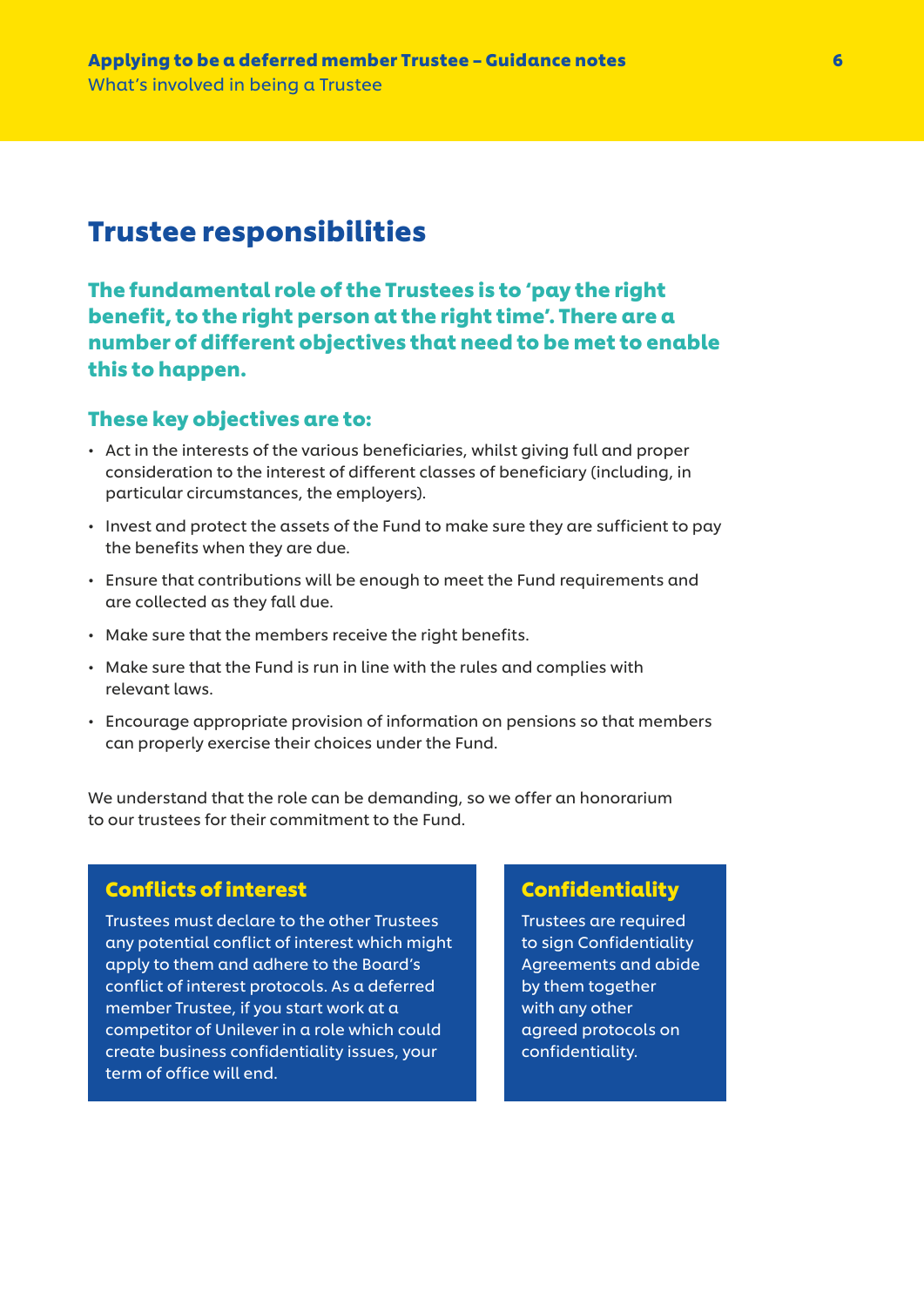# Trustee principles

We have established a series of principles – standards of behaviour that the Trustees need to demonstrate. Here are those standards in full.

### Trustees should:

Understand their role/powers and act accordingly.



 Work effectively in a team including striving for a consensual approach to decision making, whilst having the courage to stand by their own views, even if others may disagree and they remain unconvinced by counter arguments. Decisions should be reached after full discussions within a Board meeting.



 Take all relevant views into account when reaching decisions and encourage all views to be expressed.

 Take care to only present/discuss issues on behalf of the Trustee Company if they are truly reflective of the Board's position (otherwise to make it clear that views are being expressed in a personal capacity).



 Challenge, question and seek to understand the advice they are given from the Fund's professional advisers and seek alternative advice only with valid reasons.



Pick up issues quickly, introducing relevant new information, debate them in a courteous and orderly manner. Trustees should be able to make rational decisions to resolve any issues.



 Commit appropriate time to the role, including that required to develop and maintain one's personal knowledge and understanding of pension matters.



 Delegate some duties to either in house executive teams and/or other third parties but recognising that ultimate responsibility remains with the Trustees.



 Delegate agents, such as investment managers and other professional advisers, when appropriate, to carry out the trustee duties on their behalf.

 Trust colleagues to take decisions on behalf of others where they have been given authority to do so, although ultimate responsibility remains with the Board collectively. Trustees may participate in ongoing committee meetings according to the protocols agreed by the Board from time to time.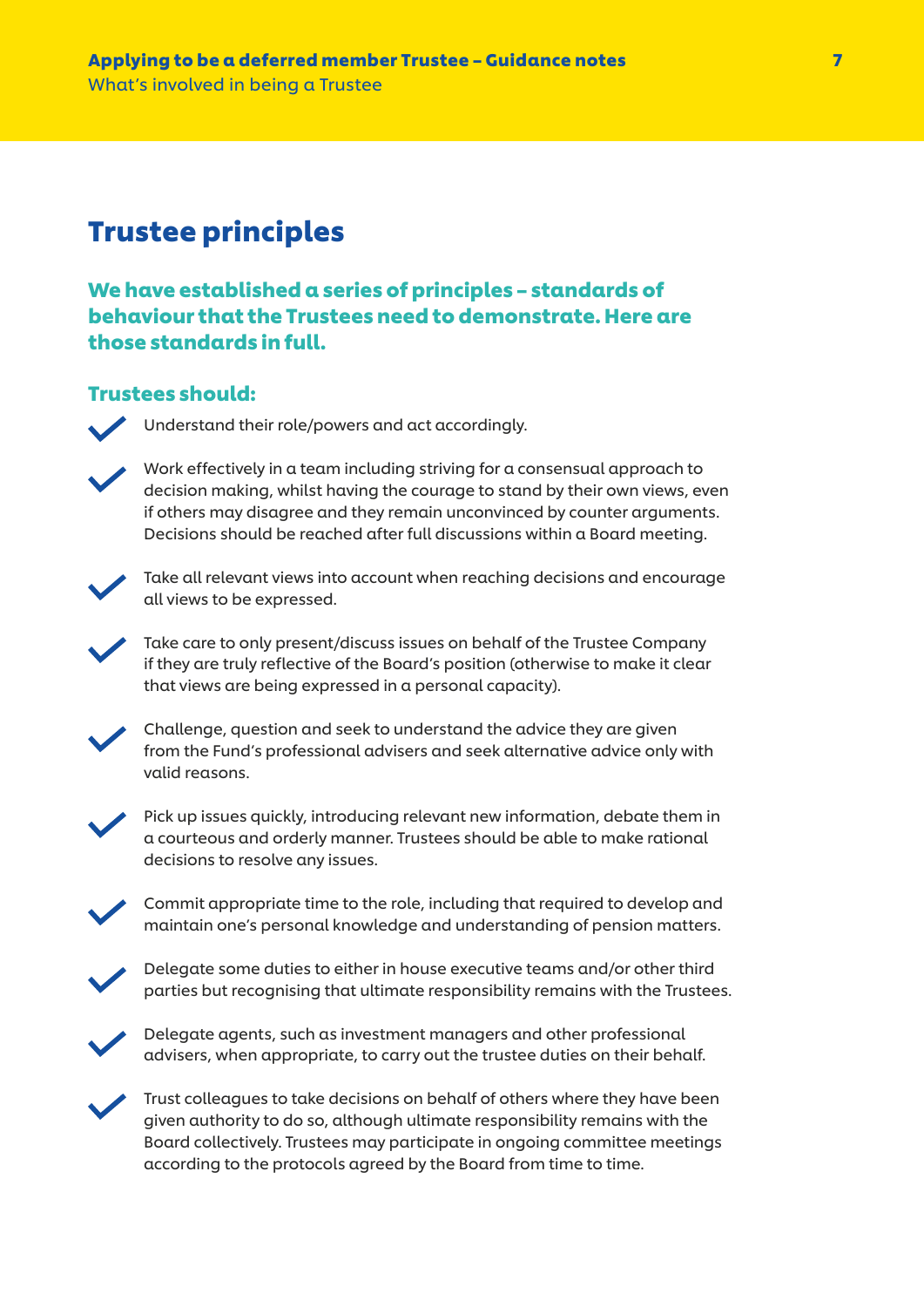# Trustee competencies

### A great Trustee is:

# 1

### Trustworthy and has integrity

You're honest and have a strong sense of doing the right thing in the interest of all members.

# 3

#### Great at teamwork

You're reliable and adaptable to others. You're comfortable working with different people and you arrive at meetings eager to contribute.

# 5

#### Full of common sense

You have sound judgement and make reasonable decisions to help the Fund achieve its objectives.

# 7

#### Willing to take collective responsibility

You need to be willing to support and be accountable for all the decisions of the Board. This may mean taking responsibility for a group decision, even if you don't agree with it.

# 2

#### Committed to the role

You're interested in the Fund and how it works. And you're willing to give up your time to make sense of complex information.

# 4

### Flexible

You're open minded and keen to learn. You're happy to listen to opinions that are different from yours and are open to changing your mind in the light of what you hear.

# 6

#### A confident communicator

You're able to get your ideas across clearly and logically. And you're willing to listen to others and see things from their perspective.

If you decide to apply, these competencies will be the focus of your phone call with our advisers, Korn Ferry. They'll talk to you more about the qualities that make a great Trustee. This is your chance to give examples of how you've demonstrated them.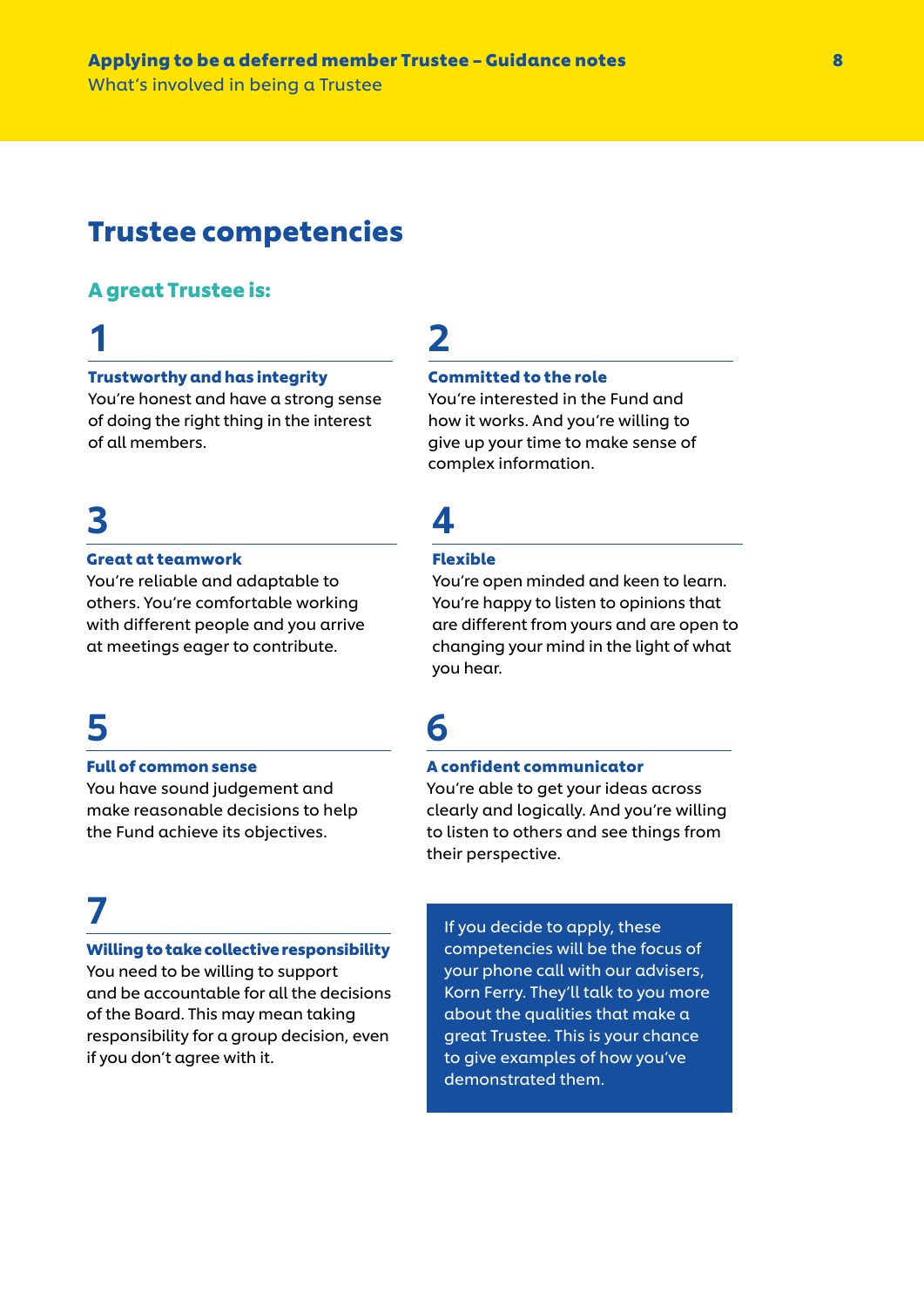### What you'll need to learn

### Trustees must, in accordance with The Pensions Act 2004, ensure that they have knowledge and understanding of:

- The law relating to pensions and trusts
- The principles relating to the funding of pension schemes
- The principles relating to investment of scheme assets
- Any other matters as required by legislation

### Training and performance

As a new Trustee, you'll receive extra training in your first 6 months to bring you up to speed with both pensions law and running the Fund. You'll also need to complete the Pensions Regulator's online trustee toolkit. To help you carry out the role properly, you'll receive an allowance for any computer equipment or reasonable expenses you might need.

Once you're up and running as a Trustee, training is provided on a regular basis to enable the Trustees to be conversant with current and forthcoming pensions issues. Trustees are encouraged to identify any additional training needs and raise them with the Fund Secretary/ Assistant Secretary.

Trustees should refer to the Pension Regulator's guide to being a trustee at www.thepensionsregulator.gov.uk to help them understand the duties and responsibilities of pension scheme trustees.

A log of training activities is maintained by Unilever UK Pensions, but it is the responsibility of each Trustee to ensure they satisfy the legislative requirements.

Trustees' performance, both individually and collectively, will be reviewed. Trustees should, therefore, be aware that their performance will be subject to review.

### You'll need to have a working knowledge of these documents:

- Trust Deed and Rules
- Actuarial valuation report
- Schedule of Contributions
- Annual report and financial statements
- Member booklets and announcements
- Statement of Investment Principles
- Internal dispute resolution procedure
- Conflicts of interest protocols
- Committees' terms of reference
- Statement of Funding Principles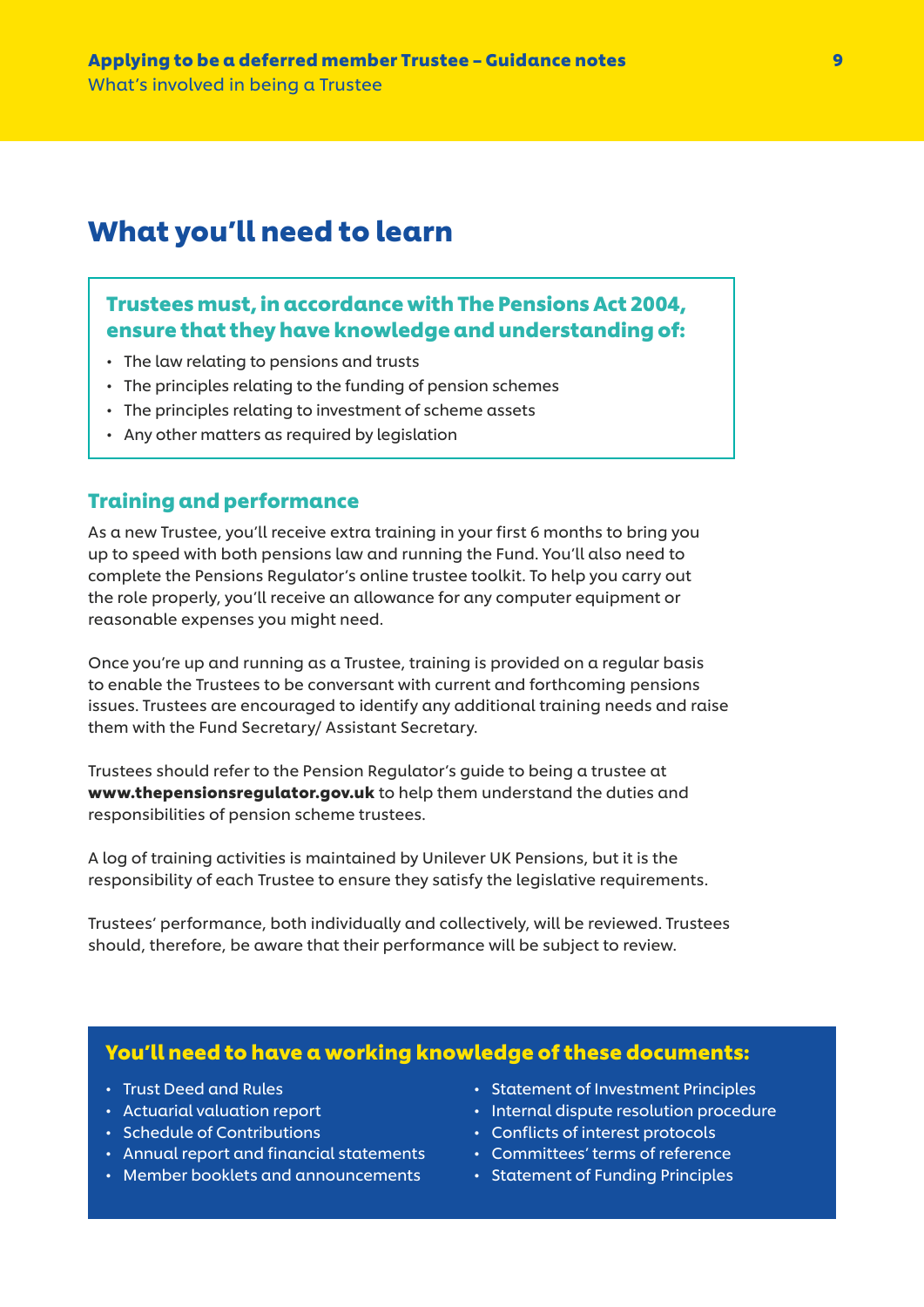# Qualifying to apply

### Here is the full list of conditions you have to meet. Please read them carefully and double check you definitely meet them all before returning your nomination form.



 I am a deferred member who is no longer building up benefits and has not started taking their benefits yet.



 I have read the 'Disqualifications' section and confirm that none of the disqualifications apply to me.

 I live in the United Kingdom or I live close enough to travel to London, if necessary, in the same time as anyone living in the UK.

 I am not a 'Guaranteed Minimum Pension/Equivalent Pension Benefit' only member.

 I will attend the 3 introduction sessions held on Microsoft Teams. The sessions will be on Tuesday 8 February, and will be repeated on Saturday 12 February.

 The sessions will last around an hour each. On each day, there will be 2 slots available for each session.

Session 1: Trustee knowledge and understanding Slot 1: 9am - 10am Slot 2: 10am - 11am Session 2: Duties and responsibilities Slot 1: 12am - 1pm Slot 2: 1pm - 2pm

Session 3: Workshop and meet a Trustee Slot 1: 3pm - 4pm Slot 2: 4pm - 5pm

 You can attend the slots that suit you best across either of the days, but we recommend you attend Session 3 after you've attended Sessions 1 and 2. If you're unable to attend, please email pensions.uk@unilever.com

 If you hold a suitable Trustee qualification which is less than 5 years old, you can still attend these sessions but you don't have to. The qualification could be a PMI Trustee Certificate or you might have completed the Pension Regulator's e-learning programme, the Trustee Toolkit.



 I can invest at least 25 days a year to perform the role of deferred Trustee plus 6 days training in the first 6 months. I have thought carefully about the time commitment and balancing any other responsibilities I have with the deferred Trustee role.

 I agree to take part in such training in connection with being a Trustee of the Fund as is decided by the Trustees, which includes complying with the trustee knowledge and understanding requirements. See the 'What you'll need to learn' section.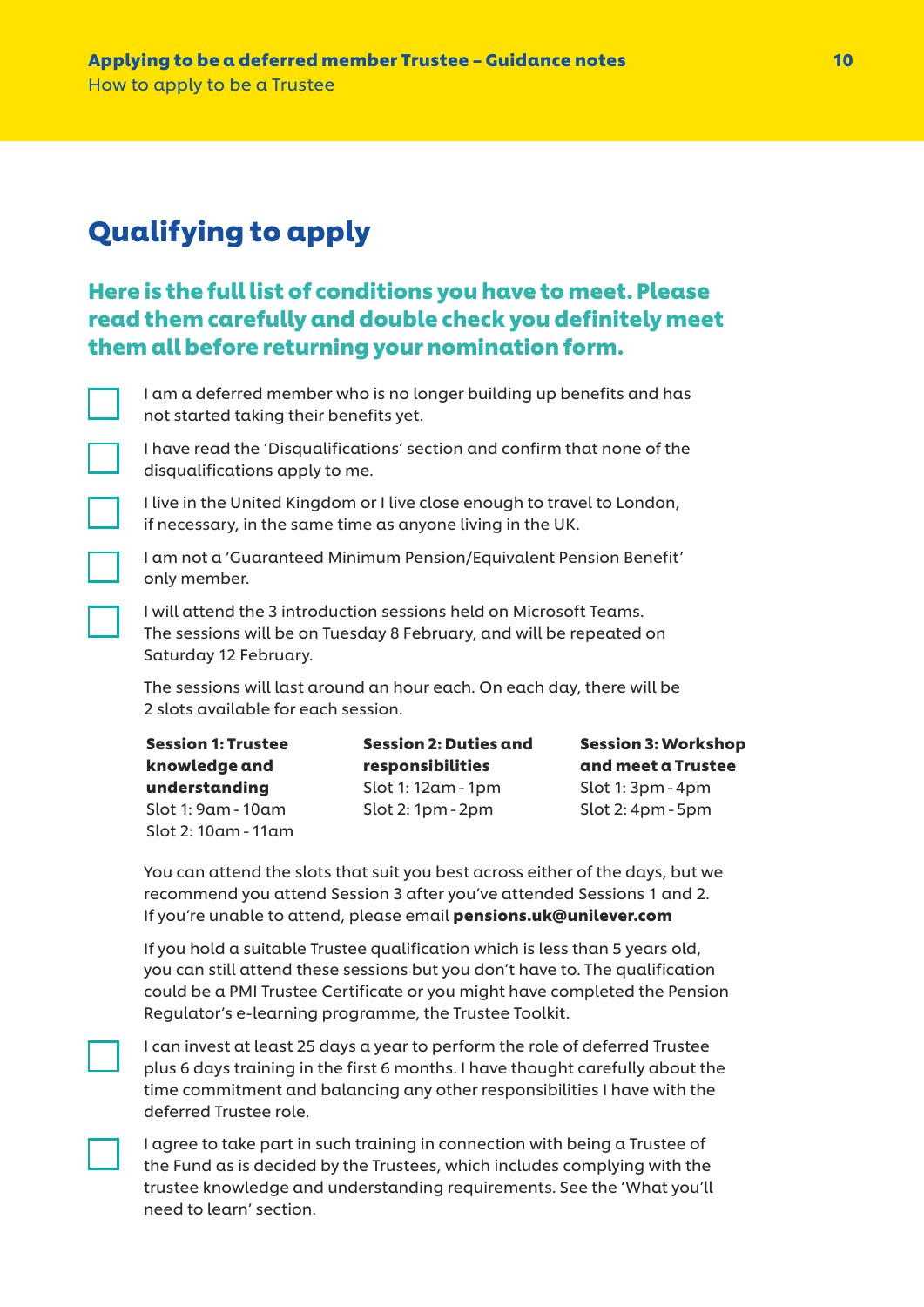| I agree to take part in a phone call with the Trustee's advisers, Korn Ferry,<br>between 7 and 18 March. In this call I'll discuss the Trustee competencies<br>and how I demonstrate them.                                      |
|---------------------------------------------------------------------------------------------------------------------------------------------------------------------------------------------------------------------------------|
| I agree to take part in an interview with the selection panel. Depending on<br>COVID restrictions, these will be held in person in London on 12 and 13 April.<br>Otherwise, the interview will take place remotely using Teams. |
| I agree to provide 2 referees in support of my nomination.                                                                                                                                                                      |
| I accept the confidentiality requirements placed on all Trustees of the Fund.                                                                                                                                                   |
| I agree to act in line with the Fund's principles for Trustees, and the<br>role description.                                                                                                                                    |
| I understand I will need to complete my nomination form and provide<br>contact details for two referees, which must be received by 28 February 2022.                                                                            |

If you are employed by a competitor of Unilever in a role which could create business confidentiality issues, you might not be eligible to apply. The Chair of the Trustees and the Head of Trustee Services will make the final decision on this point.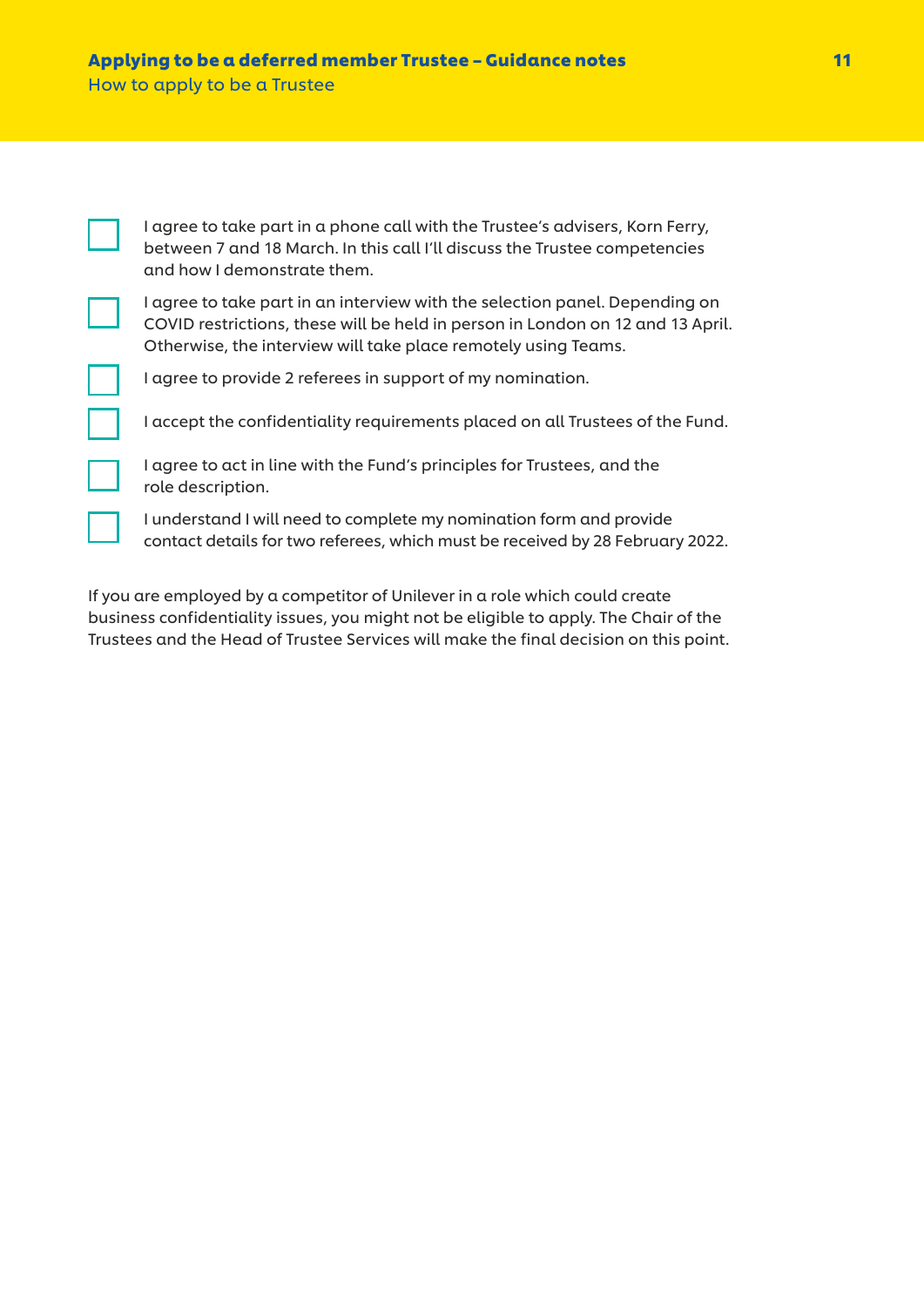# Disqualifications

It is possible that your personal circumstances may disqualify you from standing as a pension scheme trustee. They are set out in full in Section 29 of the Pensions Act 1995, but to make sure you are eligible to stand, you must not be disqualified for any of the following reasons.

### Can you answer 'True' to all the following statements?

 I have not been convicted of any 'offence involving dishonesty or deception' where the conviction is not 'spent'. (A conviction is 'spent' when the person has served the sentence and not re-offended during whatever rehabilitation period is set. You do not have to supply details of a 'spent' conviction.)

I am not under investigation for an offence of this kind.

 I am not an undischarged bankrupt, and there is no award of my estate to creditors pending.

 There are no ongoing proceedings to declare me bankrupt or distribute my estate to creditors.

 I am not disqualified from joining or managing a company under the Company Directors Disqualification Act 1986 – and no such proceedings are ongoing.

 I am not subject to an order under the Insolvency Act 1986 after failing to make payments required by an administration order.

 I am not currently taking part in a composition contract (or similar arrangement) with my creditors. (A 'composition contract' is an agreement with creditors to settle a debt immediately by only re-paying part of it.)

 The Pensions Regulator has not taken any action to suspend or stop me from acting as a Trustee of the Fund (or any other pension scheme).

 I am not subject to a moratorium period under a debt relief order, debt relief restrictions order, or an interim debt relief restrictions order.

If you are in any doubt about whether any of these 'disqualifications' may apply to you – in particular, if you are concerned you may have committed an 'offence of dishonesty or deception' – please contact Julie Halligan in the first instance by email: Julie.Halligan@unilever.com